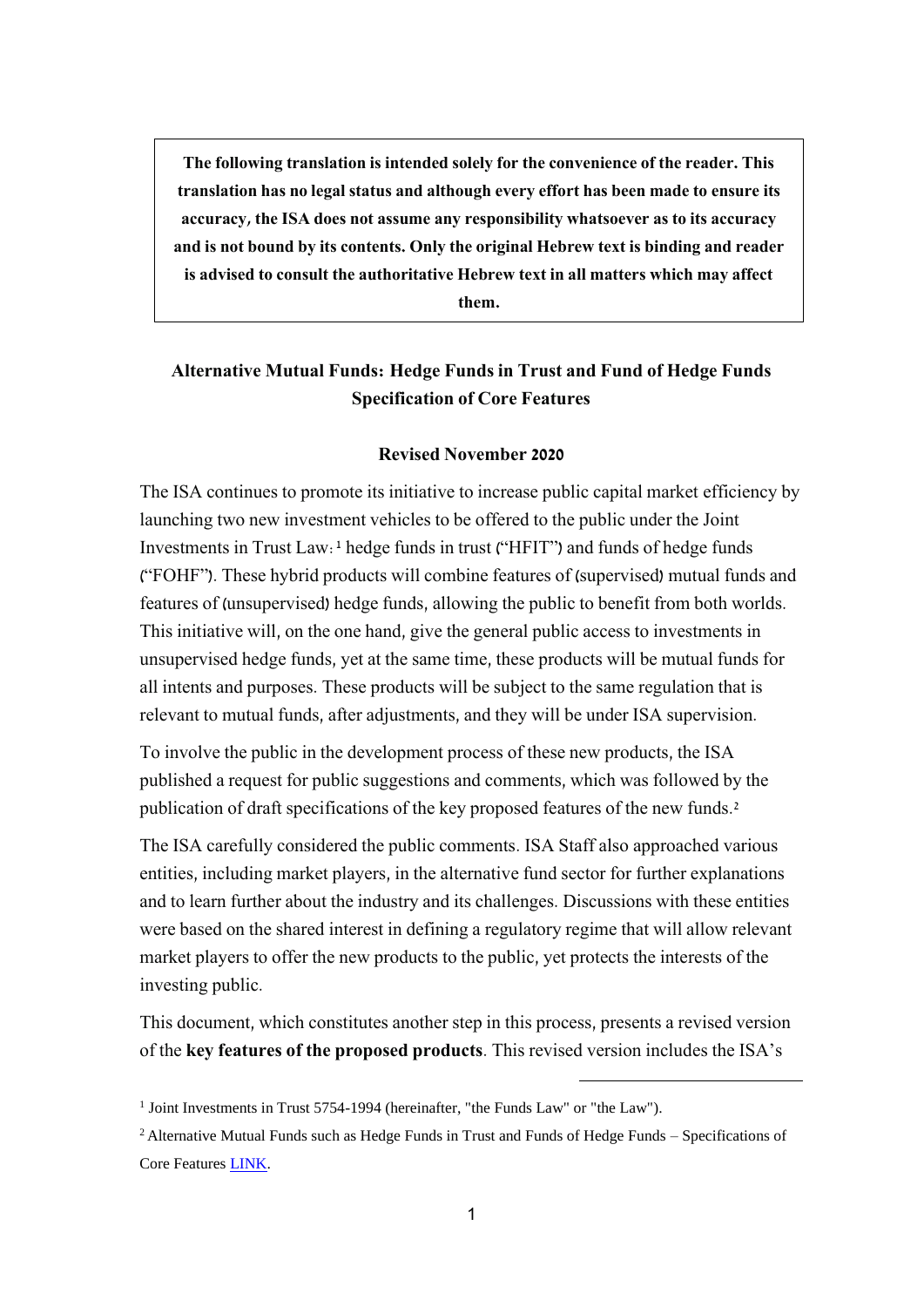position on the public comments it received, and also addresses regulatory relief and the relevant adjustments to the provision of law that currently apply to mutual funds. The ISA clarifies that other provisions of law that are not mentioned in these specifications will apply to the new funds as they stand.

To continue to promote this initiative, The ISA is currently examining all the implications of implementing the unique features of these new products, and specifically the implications of the settlement process of creations and redemptions of hedge fund units.

ISA Staff clarifies that the ISA intends to introduce the necessary legislative adjustments into law. In line with the ISA's Procedure for Initiating Regulation,<sup>3</sup> legislative amendment files will be published for public comments in the future.

**ISA Staff further clarifies that the ISA is not obligated to take steps to implement these revised specifications exactly as they appear here. The adopted changes will be reflected in relevant legislative documents**.

## **Specifications of Hedge Funds in Trust**

1. Fixed-Date Funds

- 1) Hedge funds in trust (HFIT) will be open fixed-date funds.<sup>4</sup>
- 2) The interval between consecutive fixed dates will be no less than three months (and no more than six months, pursuant to the relevant provisions of law).
- 2. Advance notice on creation and redemption orders

The fund manager will publish, in the fund's prospectus, the final advance notice date for creations or redemption orders ("Final Advance Notice Date"). The Final Advance Notice Date will occur at the cut-off time on a price calculation date that is no later than 10 price calculation dates prior to any fixed date.

All orders received by the distributor after the cut-off time on the Final Advance Notice Date will be transferred to the fund manager for execution on the following fixed date.

**.** 

3. Calculation and publication of unit prices and redemption

<sup>&</sup>lt;sup>3</sup> Internal ISA procedure on initiating regulation. **LINK** 

<sup>4</sup> Section 47 of the Law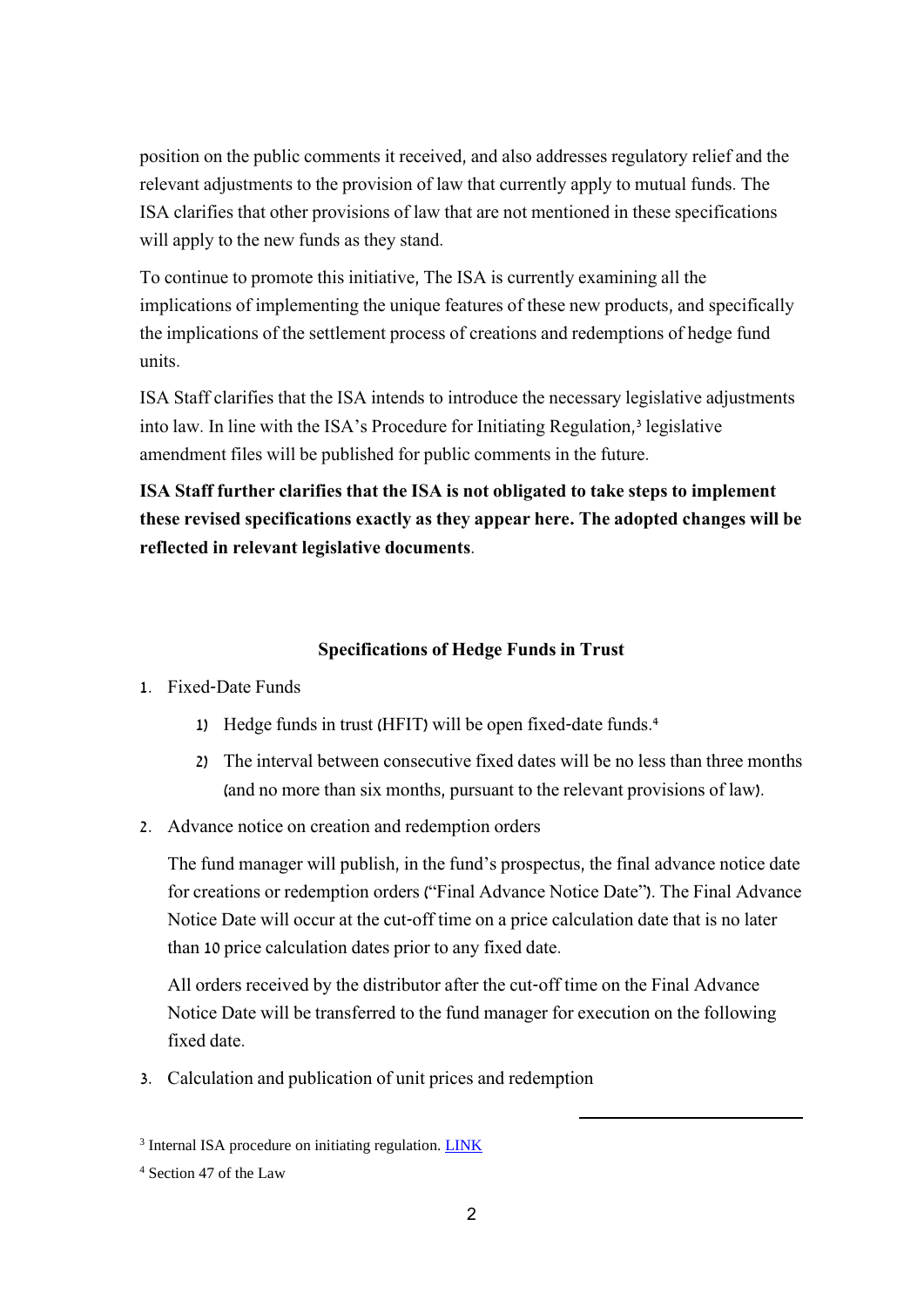- 1) The fund manager will calculate the unit price and redemption prices on each price calculation day. 5
- 2) On each price calculation day, the fund manager will submit to the ISA a report that includes the unit and redemption prices that the fund manager calculated as set forth in (a).
- 3) The fund manager will publish the unit and redemption prices on the following dates:
	- 1)On the three price calculation days prior to the Final Advance Notice Date (as set forth in Section 2 above), for the price calculation date preceding the publication date.
	- 2)No later than the third price calculation date in each month, for the final price calculation date of the preceding month.
- 4. Investing rules
	- 1) The provisions of Regulation 5 (Maximum Percentage of Corporate or Government Securities), 6A (Maximum Percentage of Options), 6B (Maximum Percentage of not listed commercial papers), 8 (Maximum Percentage of Nontraded Assets), 8A (Maximum Exposure to Underlying Asset Due to Unfunded Swaps), and 9 (Maximum Percentage of Units in Funds That Are Not Funds of Funds) of the Asset Regulations<sup>6</sup> will not apply to hedge funds in trust.
	- 2) The restriction on the percentage value of securities and foreign securities issued by a single corporation and that the fund manager sold short on behalf of the fund, of the fund's net asset value, as set forth in Regulation 5(B) of the Options Regulations,<sup>7</sup> will not apply to hedge funds in trust.
	- 3) The restriction on the percentage of collateral, set forth in Regulation 7 of the Options Regulations, will not apply to hedge funds in trust.<sup>8</sup> Accordingly, any

 $<sup>5</sup>$  As defined in the Definitions of the Law.</sup>

<sup>&</sup>lt;sup>6</sup> Joint Investment Trust Regulations (Assets that May Be Purchased and Held by a Fund and their Maximum Percentages) 5755-1994 ("the Assets Regulations").

<sup>7</sup> Joint Investment Trust Regulations (Options, Future Contracts, and Short Sales) 5761-2001 ("the Options Regulations").

<sup>8</sup> Accordingly, Section 2 of the Directive on Rules for Transactions in OTC Derivatives is also irrelevant for hedge funds in trust.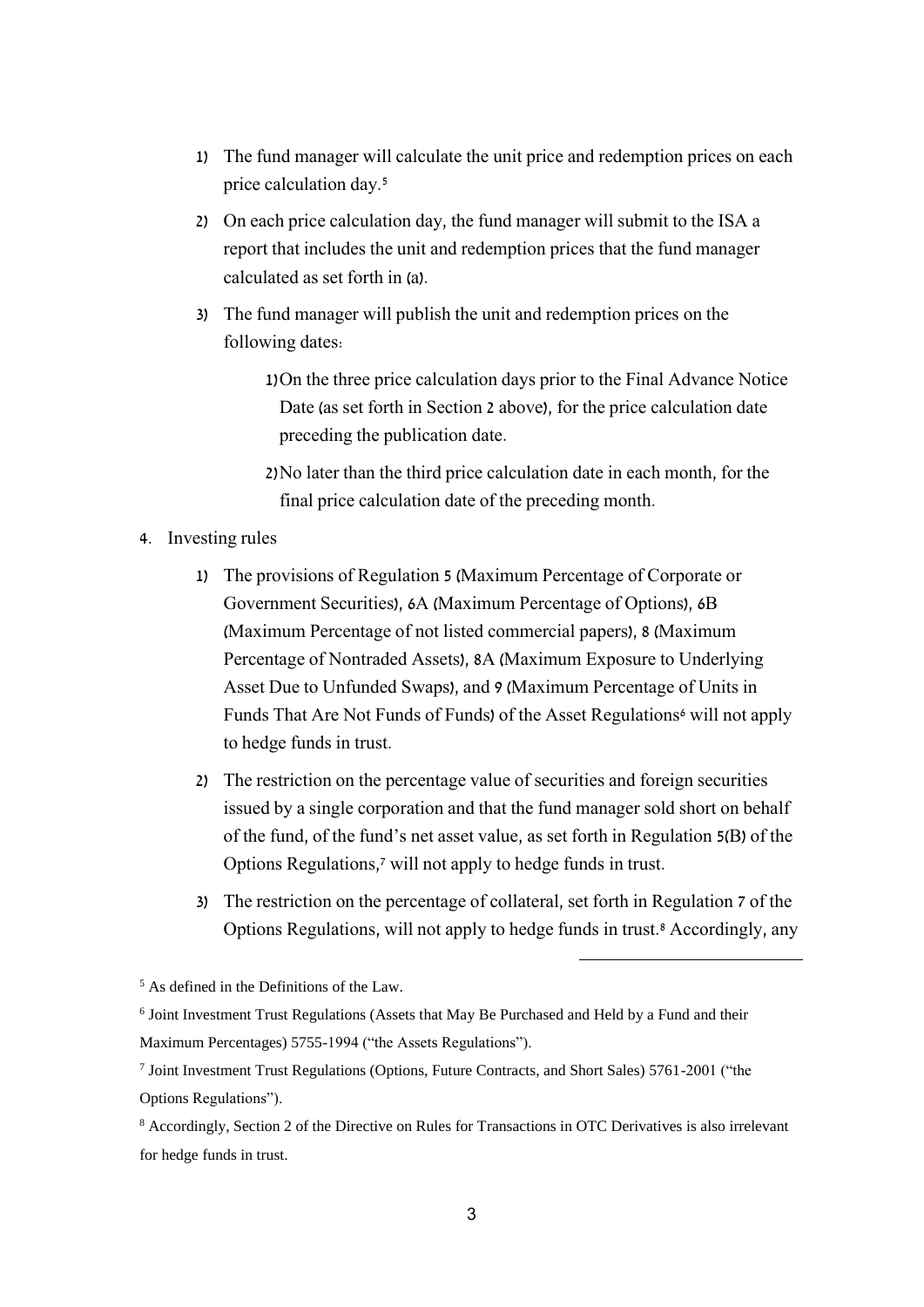deviation from the fund's credit leverage restriction<sup>9</sup> stemming from the fund's leverage for its operations in derivatives, will not be deemed a violation of this restriction.

- 4) Notwithstanding Regulation 9 of the Options Regulations, the lending period for securities and foreign securities, for which the fund manager does not have a contractual obligation regarding the return of the securities to the fund on demand before the end of the loan period, will not exceed the interval between fixed dates, or three months, the shorter of the two periods.
- 5. Expenses Payable from the Fund's Assets

Each HFIT manager may charge a success fee, subject to the following:

- (a) Success fees will be calculated on each fixed date, and will be priced into the fund's creation and redemption order prices.
- (b) Success fees will be a function of the fund's returns relative to a specific positive rate of return determined by the fund manager, or relative to a positive return of any share-based index (jointly, "the Benchmark");
- (c) A HFIT manager may charge success fees on any fixed date ("Fixed Date"), if the following three conditions cumulatively obtain:
	- 1) In the period from the Fixed Date to the preceding fixed date ("the First Calculation Period") the fund generated a positive return in excess of the return of the Benchmark defined by the fund manager for said period;
	- 2) The fund generated a positive return in excess of the Benchmark return in the 12-month period preceding the Fixed Date, or during the period from the fund's establishment date to the Fixed Date, the shorter of the two periods ("the Second Calculation Period");
	- 3) The fund's return in the First Calculation Period and in the Second Calculation Period is positive.
- (d) Success fees that are duly collected by the fund manager pursuant to the above conditions are not returned to the fund.

ISA Staff clarifies that no success fees may be collected in HFIT that charge an addition fee.

<sup>9</sup> Defined in Joint Investment Trust Regulations (Use of Credit to Execute Transactions and Redemption of Units) 5761-2001.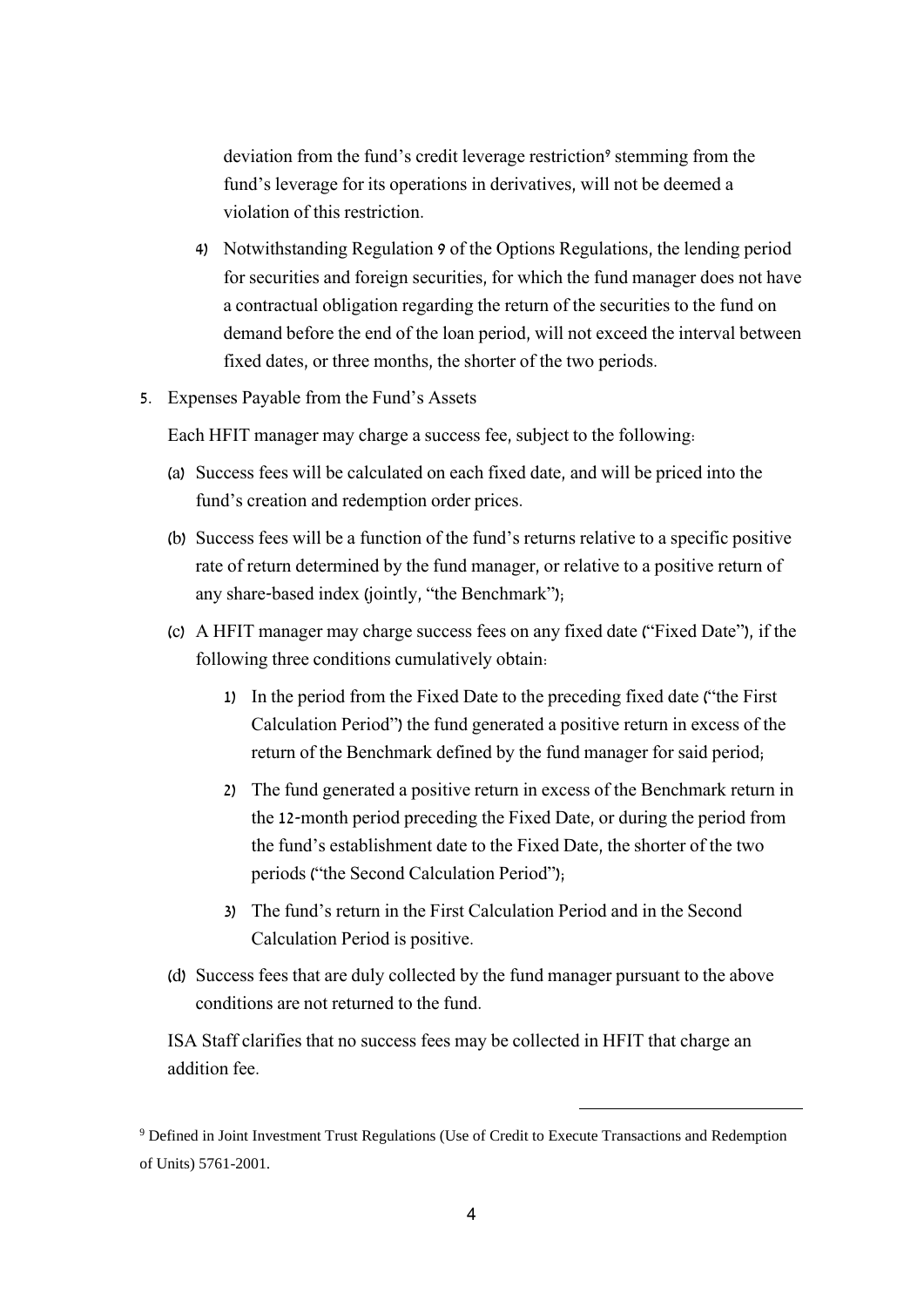6. Qualified participants in the fund's investment decision making

A fund manager may, appoint an individual or company that is not a licensed portfolio manager to make investment decisions concerning the management of the hedge fund in trust's investment portfolio, provided that said individual or company has proven experience of at least three years in managing portfolios with features similar to the features of hedge funds in trust.

7. Name of the fund

To ensure that the name of the fund is not misleading and represents the fund's specific risk profile to the investing public, fund managers will include the words "hedge fund in trust" or "hedge in trust" in the fund's name. HFITs will also be classified under a super-category designated for such funds. Special characters will be defined to represent the fund type in abbreviated names.

- 8. Disclosure
	- 1) A HFIT manager who submits a Due Disclosure Form to the ISA and the TASE concerning the assets held by the HFIT ("exposure data") no later than by the end of seven trading day from the first day of each month may submit the monthly report only to the ISA, notwithstanding the provisions of Regulation 22(c) of the Reports Regulations. <sup>10</sup> The monthly reports will not be open for public perusal.
	- 2) The ISA intends to define the reports that HFIT managers will be required to submit to the ISA, to the TASE, and/or to the distributor, and intends to determine any additional details that must be included in existing reports, or other adjustments.
- 9. Management of HFITs
	- 1) Each fund manager may manage only one HFIT.
	- 2) A HFIT established by a fund manager, where the fund's investment portfolio is managed by an external investment manager ("hosting") that is not a "related party" of the fund manager, shall be deemed a HFIT managed by another fund manager. The name of the external investment manager will appear at the beginning of the name of the HFIT managed in such a hosting model.

<sup>&</sup>lt;sup>10</sup> Joint Investments in Trust Regulations (Reports) 5755-1994 ("the Reports Regulations").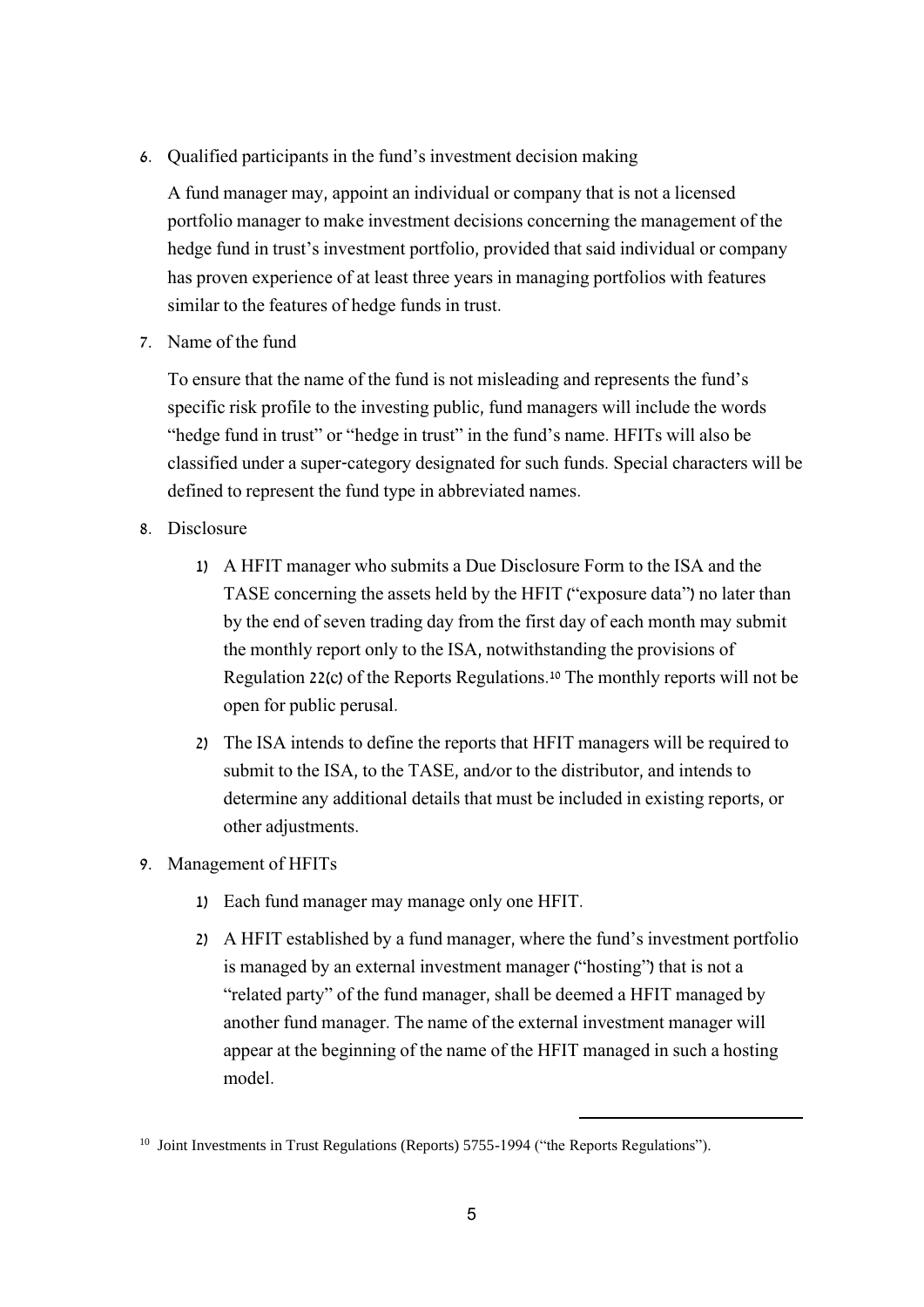3) Any individual or company as stated in paragraph 6 above, or any licensed corporation that manages portfolios may enter into an agreement with a fund manager to manage the investment portfolio of a HFIT based on a hosting model, provided that they do not manage the investment portfolio of a HFIT on behalf of another fund manager in a hosting model.

## **Specifications of Funds of Hedge Funds (FOHF)**

1. Fixed-date Fund

Funds of hedge funds ("FOHF") will be open, fixed-date funds. FOHF unit creation and redemption dates will match the creation and redemption dates of the hedge funds held by the FOHF.<sup>11</sup>

2. Advance Notice

In the fund's prospectus, the fund manager will publish the final date for advance notice for creation or redemption orders ("Final Advance Notice Date"). The Final Advance Notice Date will occur at the cut-off time on a price calculation date that is not later than 10 price calculation dates prior to any fixed date.

All orders received by the distributor after the cut-off time on the Final Advance Notice Date will be transferred to the fund manager for execution on the following fixed date.

- 3. Calculation and publication of fund of hedge funds' unit and redemption prices
	- 1) The FOHF manager will calculate the unit and redemption prices on every price calculation date;
	- 2) The FOHF manager will publish the unit and redemption prices on the 20<sup>th</sup> day of each month, for the final price calculation date of the preceding month.

**.** 

4. Assets that an FOHF may purchase and hold

The FOHF manager may purchase and hold the following types of assets in the FOHF:

<sup>11</sup> For the sake of clarification, where the terms of agreement between the FOHF manager and the hedge fund manager allow the manager of the held hedge fund to refrain from responding to a redemption request for a period of no more than 7 days, under specific circumstances, such failure to respond will not be deemed non-compliance with this condition.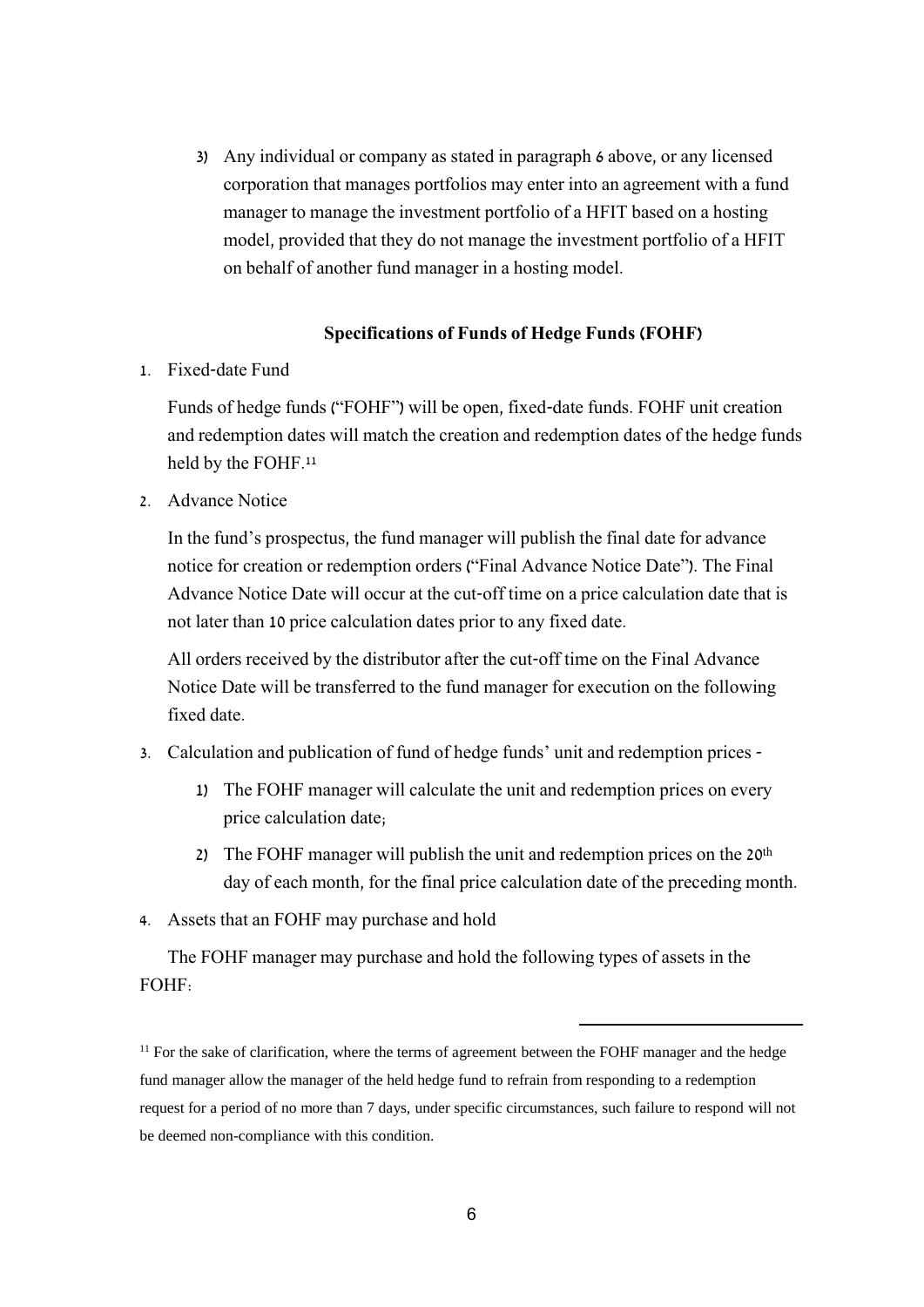- a. Units of hedge funds. For the purpose of this paragraph, a hedge fund ("Hedge Fund") is any of the following:
	- (1) An arrangement whose purpose is the joint investment in securities, the purchase or creation of options and future contracts, or the short sale of securities, and the joint generation of earnings from holding or from transactions involving said securities, and which is not subject to the provisions of the Funds Law because it meets the conditions of Section 2(B) of the Law, and has an arrangement with the Tax Authority that is unique for tax entities that invest in financial assets;
	- (2) A corporation whose purpose is the joint investment in securities, the purchase or creation of options and future contracts, or the short sale of securities, and the joint generation of earnings from holding or from transactions involving said securities, where the manager's domicile is a foreign country, and the corporation is not subject to the Funds Law, and said investment, purchase, creation, and short sale may be performed in such amounts and on such terms that exceed the amounts and terms permitted to mutual funds by applicable law in that country;

and excludes funds of hedge funds (FOHFs).

- b. Cash and cash substitutes pursuant to Section 1D (sub-sections 1-5) of the Directive on Investment Management in Tracker Funds;<sup>12</sup>
- c. Rights and obligations under options and future contracts as stated in Regulation 2(3) of the Asset Regulations, or forward contracts as stated in Regulation 2(3C) of said Regulations, which were made to hedge against changes in the rates of foreign currency in which the assets of the FOHF or held hedge funds are traded.
- 5. Conditions that must obtain in the held hedge funds
	- a. Hedge funds held by an FOHF must meet all the conditions that must obtain in a hedge fund that is permitted to be purchased and held by special funds. 13 For the purpose of the condition listed in Regulation 3A(2)(a) of the Assets

<sup>&</sup>lt;sup>12</sup> Directive to Mutual Fund Managers on Investment Management in Tracker Funds.

 $13$  Regulation 3A(2) of the Asset Regulations.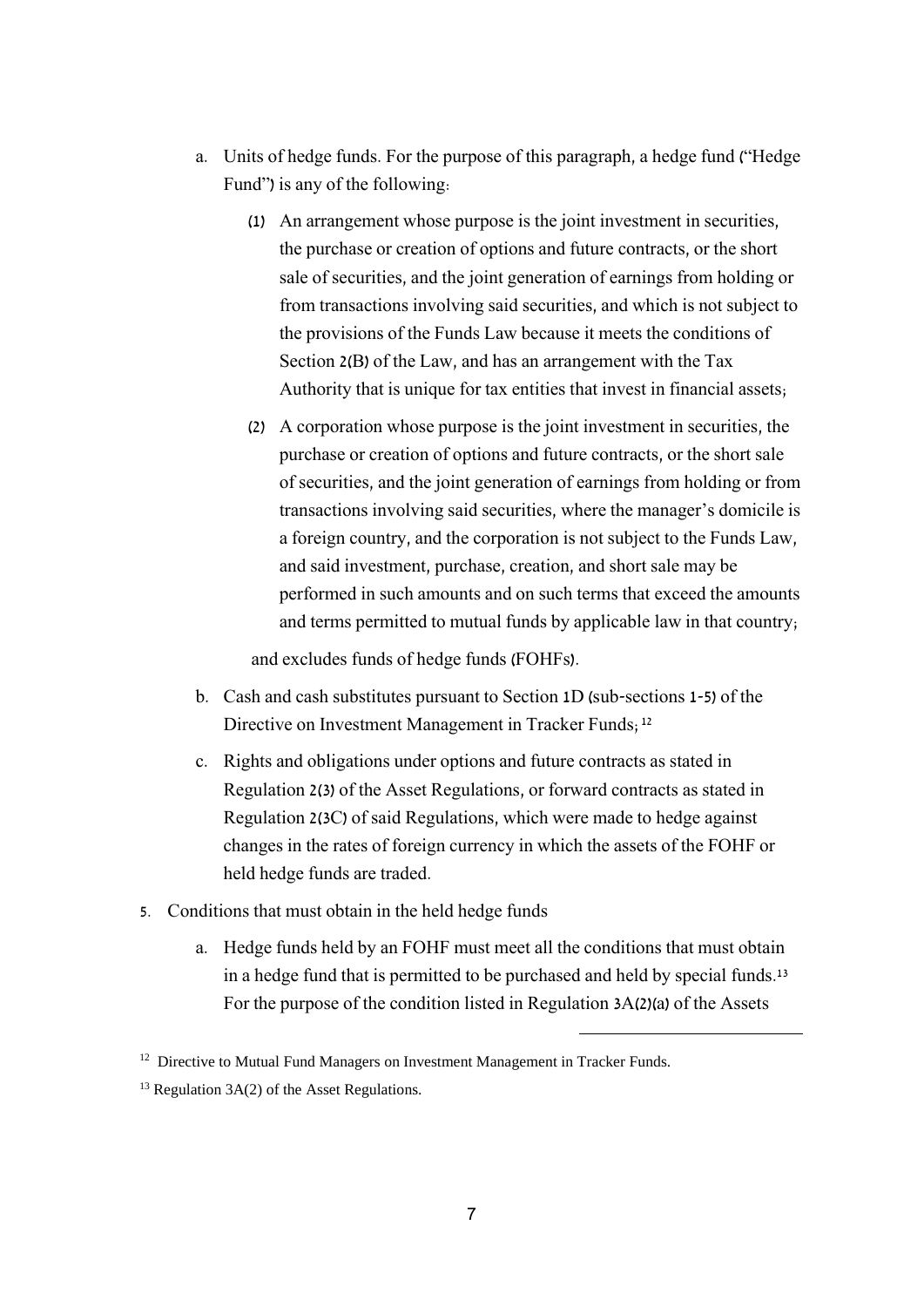Regulations,<sup>14</sup> if the price of the hedge fund units is not published by a corporation as defined in said Regulation, the hedge fund manager is contractually obligated to report the hedge fund unit price to the FOHF manager at least once a month.

- b. The hedge fund appointed an administrator whose duty is to ensure the rights of the investors in the hedge fund by overseeing all the inflows and outflows of funds into and from the hedge fund's account (including flows for the purpose of paying management fees and success fees to the fund manager), was appointed.
- 6. Maximum number of units held by FOHFs
	- a. The value of the units of a single hedge fund held by an FOHF will not exceed 25% of the FOHF's net asset value.
	- b. The value of the units of a single hedge fund held by an FOHF will not exceed 25% of the held fund's net asset value.
	- c. The total value of the hedge fund units held by an FOHF will not be less than 75% of the FOHF's net asset value.
- 7. Qualified participants in the fund's investment decision making

A fund manager may appoint an individual or company that is not a licensed portfolio manager to make investment decisions concerning the management of the FOHF's investment portfolio, provided that the individual or company has proven experience of at least three years in managing portfolios with features similar to the features of FOHFs or HFITs.

8. Name of the fund

To ensure that the name of the fund is not misleading and represents to the investing public that the fund has a specific risk profile, the FOHF manager will include the words "fund of hedge funds" in the fund's name. FOHFs will also be classified under a super-category designated for such funds. Special characters will be defined to represent the fund type in abbreviated names.

**.** 

9. FOHF manager's fee

<sup>&</sup>lt;sup>14</sup> Regulation  $3A(2)(a)$  of the Asset Regulations – "The share price is published on predetermined dates and at least once a month by a corporation that is engaged, among other things, in publishing hedge fund share prices based on information received from hedge fund managers."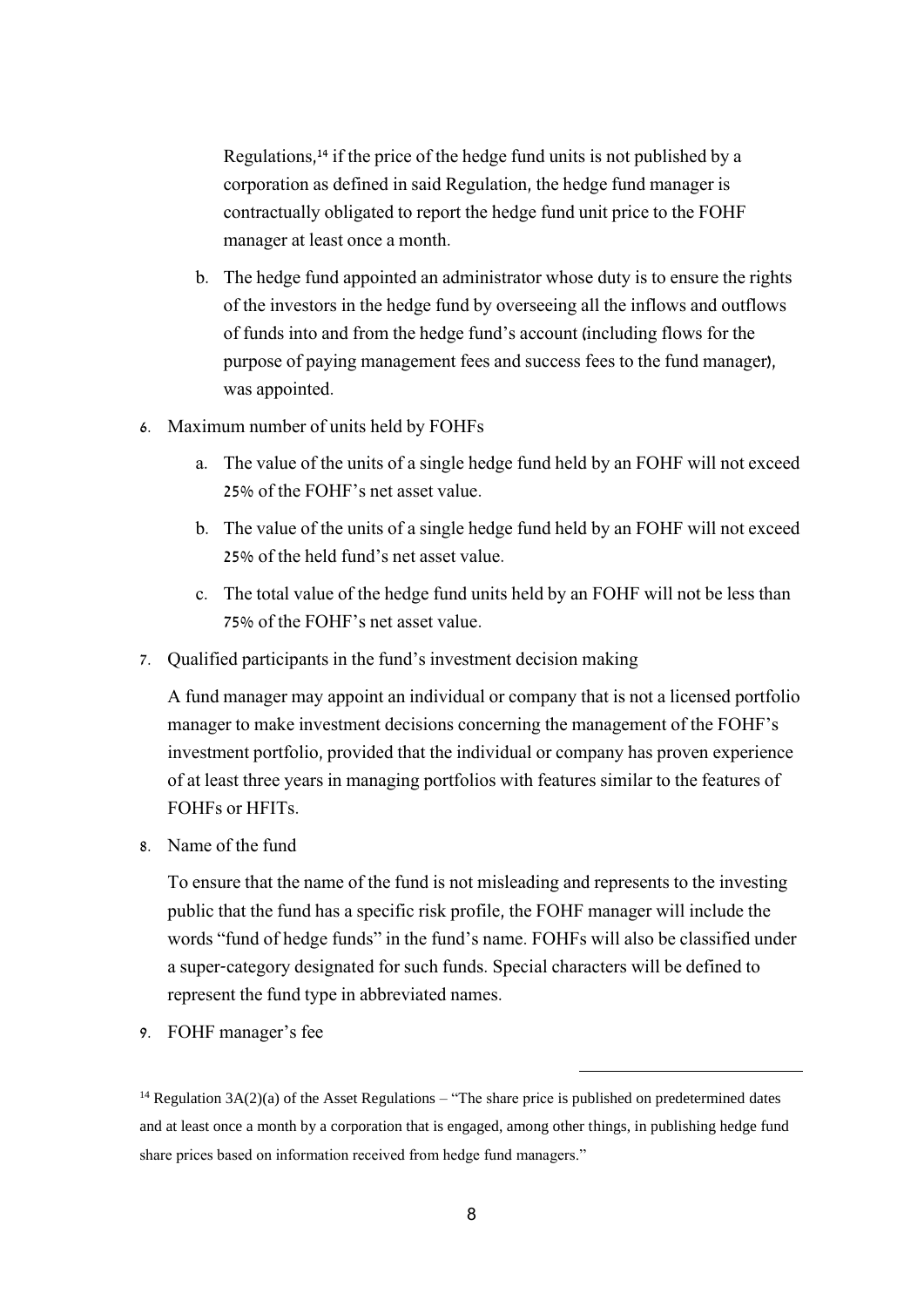The FOHF manager may charge the FOHF a fee. However, for the purpose of calculating the FOHF manager's fee, the following elements will be not included in the FOHF's asset value: Assets that are not hedge funds; that is, cash and cash substitutes held by the FOHF.

The FOHF manager may not charge a performance-based fee (success fee).

10. Holdings in "related" hedge funds

In the FOHF investment policy statement, the FOHF manager will state whether they intend to hold hedge funds that meet the conditions of a "related fund" as defined in Section 49 of the Law. If the FOHF manager holds related funds in the FOHF, the following conditions must obtain:

- a. Notwithstanding the provisions of paragraph 6b above, the value of the hedge fund units held by the FOHF does not exceed 10% of held fund's net asset value. This proportion may increase up to 25%, provided that the increase in proportion was not created as a result of an investment by the FOHF (i.e., passive noncompliance).
- b. Notwithstanding the provisions of paragraph 9 above, the fund manager's fee will not be paid from the FOHF's assets.
- 11. Disclosure
	- 4) The ISA intends to define specific reports that managers of FOHFs will be required to submit to the ISA, the TASE, and/or to the distributor, and intends to determine any additional details that must be included in existing reports, or other adjustments.
- 12. Management of FOHFs
	- a. Each fund manager may manage only one FOHF.
	- b. An FOHF established by a fund manager, where the fund's investment portfolio is managed by an external investment manager ("hosting") that is not a related party of the fund manager, shall be deemed a fund managed by another fund manager. The name of the external investment manager will appear at the beginning of the name of the FOHF managed in such a hosting model.